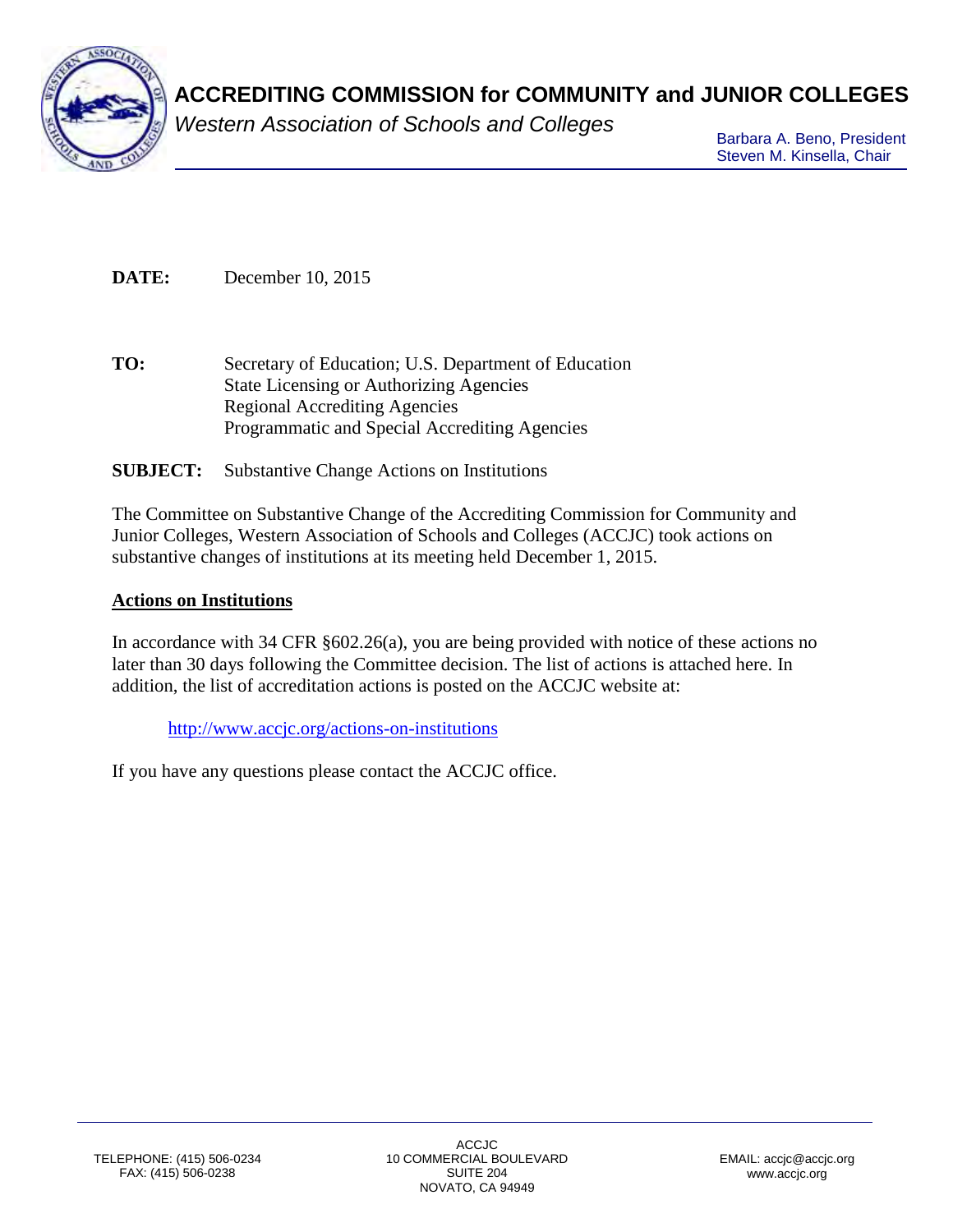## **ACCREDITING COMMISSION FOR COMMUNITY AND JUNIOR COLLEGES Substantive Change Committee Actions**

At its **December 1, 2015** meeting, the Committee on Substantive Change of the Accrediting Commission for Community and Junior Colleges, Western Association of Schools and Colleges, took the following actions:

#### **Baccalaureate Degrees**

**Antelope Valley College:** approved the baccalaureate degree in Airframe Manufacturing Technology. A follow-up report and a site visit are required.

**Bakersfield College:** approved the baccalaureate degree in Industrial Automation. A follow-up report and a site visit are required.

**Cypress College:** approved the baccalaureate degree in Funeral Services/Mortuary Science. A follow-up report and a site visit are required.

**Feather River College:** approved the baccalaureate degree in Equine and Ranch Management. A follow-up report and a site are required.

**MiraCosta College:** approved the baccalaureate degree in Biomanufacturing. A follow-up report and a site visit are required.

**Modesto Junior College:** approved the proposal for a baccalaureate degree in Respiratory Care. A follow-up report and a site visit are required.

**Rio Hondo College:** approved the baccalaureate degree in Automotive Technology. A followup report and a site visit are required.

**San Joaquin Valley College:** deferred the proposal for the Bachelor of Science in Respiratory Therapy to be offered via distance education or electronic delivery.

**Santa Monica College:** approved the proposal for the baccalaureate degree in Interaction Design. A follow-up report and a site visit are required.

**Shasta College:** deferred the baccalaureate degree in Health Information Management to be offered via distance education or electronic delivery.

**West Los Angeles College:** deferred the proposal for the baccalaureate degree in Dental Hygiene.

#### **Distance Education**

**Carrington College:** approved program expansion to three locations and update to program names.